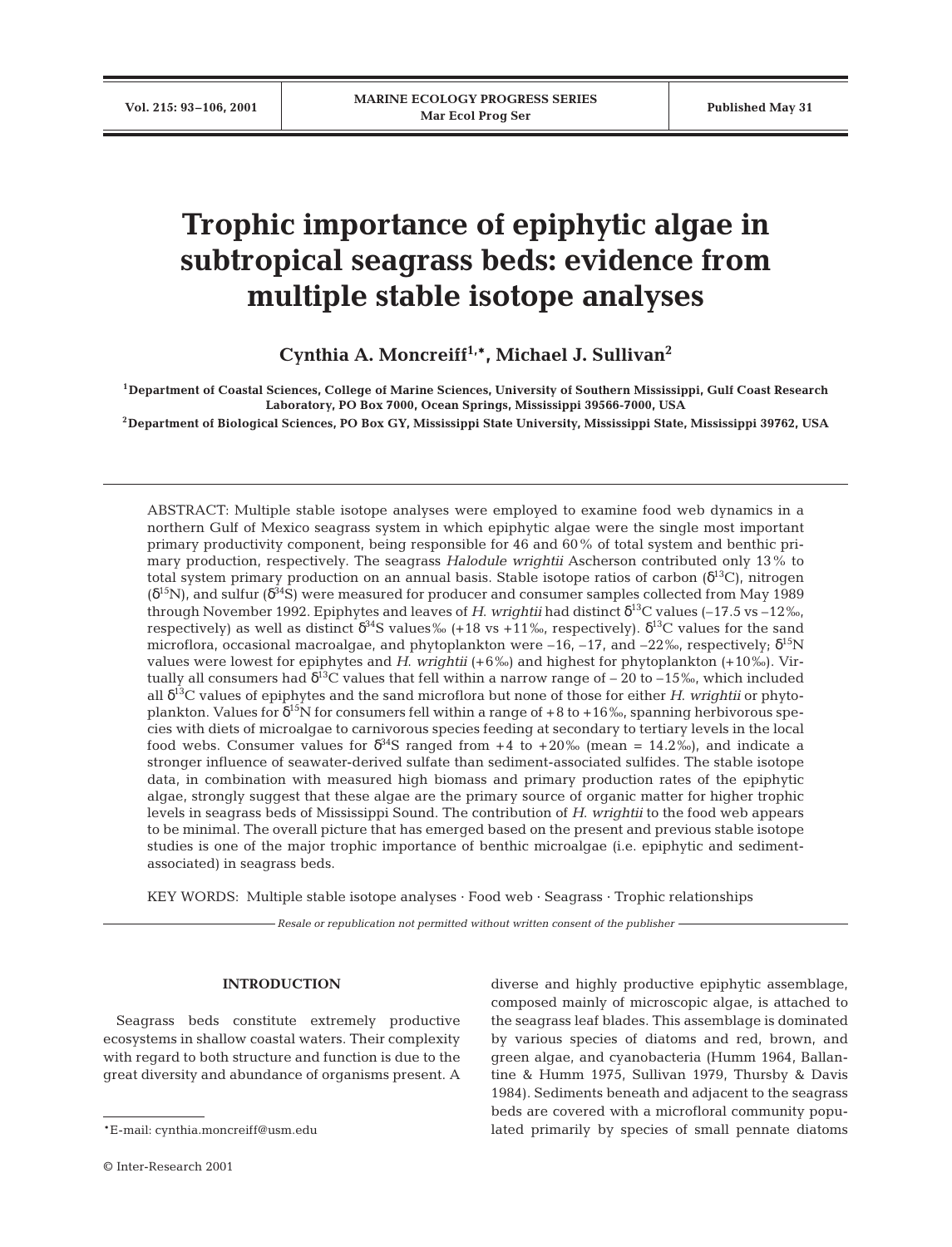(Daehnick et al. 1992). Seagrasses function as habitat for invertebrate and small vertebrate marine organisms, in addition to acting as a substrate for the epiphytic algal assemblage associated with the beds. Resident fauna associated with seagrass beds includes copepods, amphipods, isopods, shrimp, crabs, other small crustaceans, gastropods, nematodes, polychaetes, echinoderms, and small fishes (Kitting 1984, Kitting et al. 1984, Morgan & Kitting 1984, Jernakoff et al. 1996, Jernakoff & Nielsen 1997). Past research in coastal seagrass ecosystems indicates that the epiphytic algal assemblage may be the primary food source within this community, as opposed to the seagrasses and the detrital material they generate (Fry et al. 1982a, 1987, Fry 1984, Kitting et al. 1984, Nichols et al. 1985, Gleason 1986, Dauby 1989, 1995, Stoner & Waite 1991, Klumpp et al. 1992, Pollard & Kogure 1993, Yamamuro 1999).

Although food webs in seagrass systems are complex, determination of ultimate food sources via multiple stable isotope analysis can be a powerful tool for studying trophic relationships in coastal ecosystems (Fry & Sherr 1984, Peterson et al. 1985, Fry et al. 1987, Peterson & Howarth 1987, Sullivan & Moncreiff 1990, Currin et al. 1995, Créach et al. 1997, Deegan & Garritt 1997, Kwak & Zedler 1997, Marguillier et al. 1997). The present study represents the first systematic application of the multiple stable isotope approach to study food webs in a seagrass system. The particular system in question included beds of *Halodule wrightii* Ascherson off Horn Island in Mississippi Sound. Moncreiff et al. (1992) found that microalgae (epiphytes, diatomdominated sand microflora, and phytoplankton) were responsible for 87% of total system primary production in these beds, with *H*. *wrightii* contributing only 13% on an annual basis. Epiphytic algae were the single most important productivity component, being responsible for 46 and 60% of total system and benthic primary production, respectively. The high rates of microalgal production suggest that microalgae are the primary source of organic matter for higher trophic levels in this system, and this hypothesis has been tested in the present study using stable isotope ratios of carbon, nitrogen, and sulfur.

## **MATERIALS AND METHODS**

**Study area.** Horn Island is 1 of 5 islands comprising the barrier island chain off the Mississippi coast, extending approximately 22 km from Dog Keys Pass at its western extremity (30° 15' N, 88° 45' W) to Horn Island Pass at its eastern end  $(30^{\circ} 13' N, 88^{\circ} 32' W)$ (Fig. 1). From the coastline south of Ocean Springs, the island lies 11 km offshore in Mississippi Sound, sepa-

rating the waters of the Sound from the Gulf of Mexico. Horn Island is hydrologically affected by drainage from the Biloxi Back Bay and the Biloxi and Pascagoula Rivers; degrees of influence are a function of discharge rates and prevailing winds. Astronomical tidal range is 0.6 m. Upland drainage from the island proper is negligible, as the island is a sand formation and all rainfall tends to percolate into the local water table or accumulates as runoff in a series of island lagoons and marshes. During the course of this study, the shallow water (<2 m) sand flats on the side of Horn Island bordering Mississippi Sound were populated exclusively by beds of *Halodule wrightii*.

**Sampling strategy.** Floral and faunal samples for stable isotope analyses were collected in the Horn Island seagrass beds from May 1989 through November 1992, with most samples collected from June 1991 through November 1992 in the grass beds at the northwest end of the island (Fig. 1). These beds were fairly extensive and could be located under most environmental conditions; they were also in the same area as the beds used for the primary production measurements of Daehnick et al. (1992) and Moncreiff et al. (1992). *Halodule wrightii* collected during 1988 as a preliminary sample for biomass estimates prior to the latter study was also included; associated epiphyte material was insufficient for analysis.

**Sample collection.** All samples were placed in plastic bags or other containers with a minimal volume of water from the collection site, placed on ice, and transported to the laboratory for identification and processing. Material was frozen on return to the laboratory if immediate processing was not possible. *Halodule wrightii* and its associated epiphytes were collected intact in the field. Macroalgae were collected whenever encountered in sufficient quantity. Plankton samples were collected with plankton nets with mesh sizes of 28 and 153 µm. Nets were towed for a maximum of 10 min; if a bloom was encountered, as many replicates as possible were collected and combined for a stable isotope sample. Tows were made parallel to the shoreline and just north of the beds at their limit of distribution to avoid possible contamination of the plankton samples with fragments of seagrass blades or epiphytes.

Sand microflora were very difficult to sample directly. We chose, instead, to represent the assemblage of diatoms and bacteria associated with the sand surface by a series of composite samples of the sand dollar *Mellita quinquiesperforata*. A similar approach was employed by Newell et al. (1995), who used microalgae from the stomach of the mudskipper *Boleopthalmus boddaerti* as stable isotope material to represent collections of sediment microalgae. Our proxy samples consisted of muscle tissues only; gut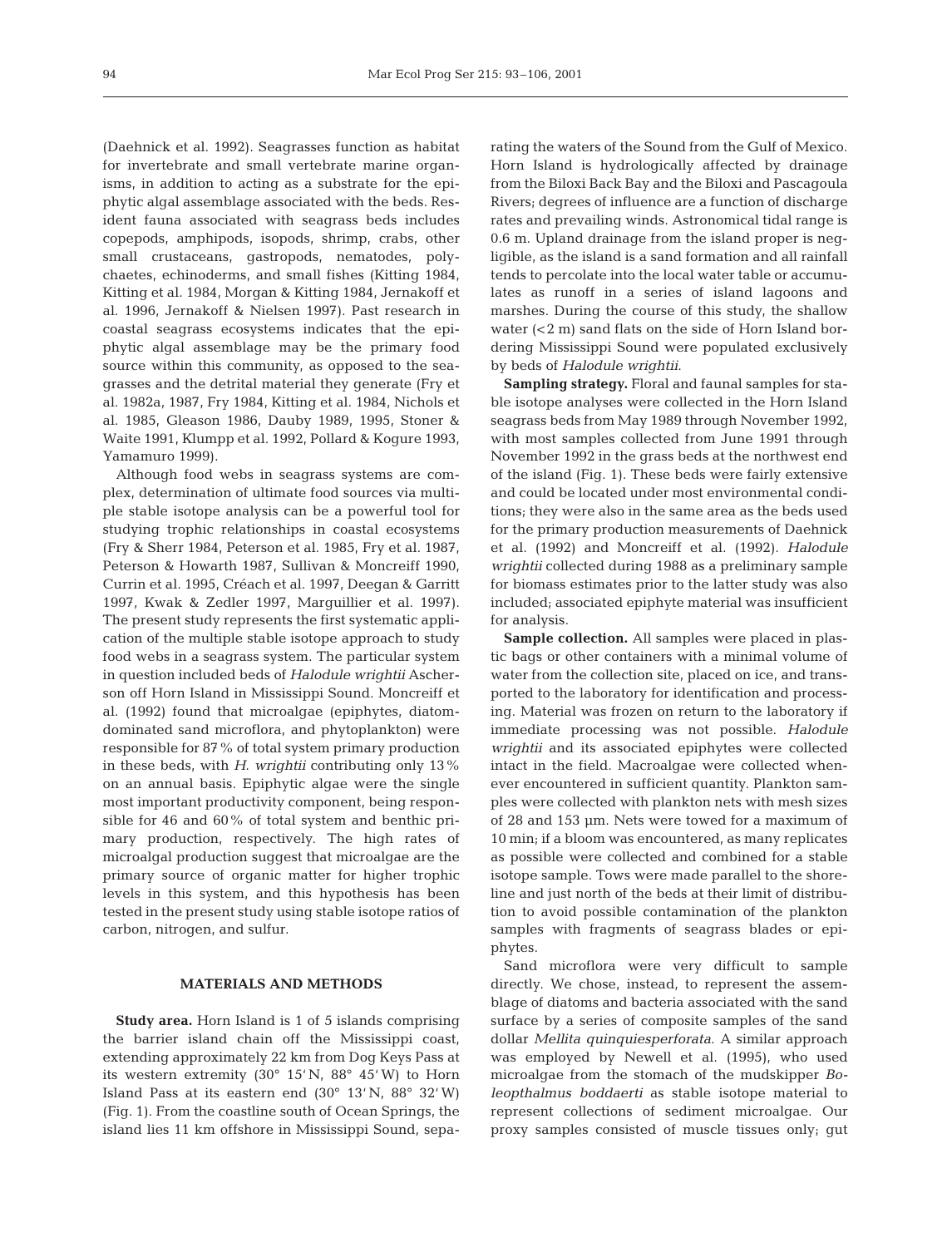

Fig. 1. Map of Mississippi Sound (USA) and the northern Gulf of Mexico indicating location of the study area

contents were discarded. Sand dollars have been reported to subsist on a diet consisting almost exclusively of sand-associated diatoms and bacteria (Mac-Ginitie & MacGinitie 1949, Gosner 1971, Ruppert & Fox 1988). Sediment-associated bacteria have been shown to rely on carbon sources other than macrophyte carbon, perhaps using material of algal origin as their dominant carbon source (Boschker et al. 1999). A similar relationship could be expected in seagrass systems for bacteria also, so that any bacterial material ingested by *M*. *quinquiesperforata* should also have an algal-based isotopic signature. The  $\delta^{13}C$  value for this organism was –16.9‰, which was only slightly enriched compared to the mean  $\delta^{13}$ C value for epiphytes. A second value for the diatom-dominated sand microflora was obtained from detritus-free substrate collected within seagrass beds; this material had a  $δ<sup>13</sup>C$  value of  $-14.7%$ .

Consumers were collected using several different types of sampling gear to obtain individuals representative of as many microhabitats and trophic levels within the seagrass system as possible. To minimize contamination by shells or other foreign material, only live, intact organisms were included in the samples. Larger crustaceans were collected by hand from the grass beds and vicinity or in nets in conjunction with fish samples (penaeid shrimps, crabs). Smaller specimens (hippolytid shrimps *Tozeuma carolinense)* were collected using a beam plankton sampler (BPL), or by sieving sediments with a 1 mm-mesh polyethylene sieve *(Emerita talpoida*, Haustoriidae). Gastropods, bivalves, echinoderms (primarily the sand dollar *Mellita quinquiesperforata)*, and bryozoans were collected by hand when encountered in the grass beds and vicinity. Additional gastropod specimens were obtained from stone crab traps set at the northwest end of the island. Polychaetes were collected by sieving sediments through a 0.5 mm-mesh polyethylene sieve. Individual polychaetes were also collected when encountered singly in seagrass or macroalgal samples.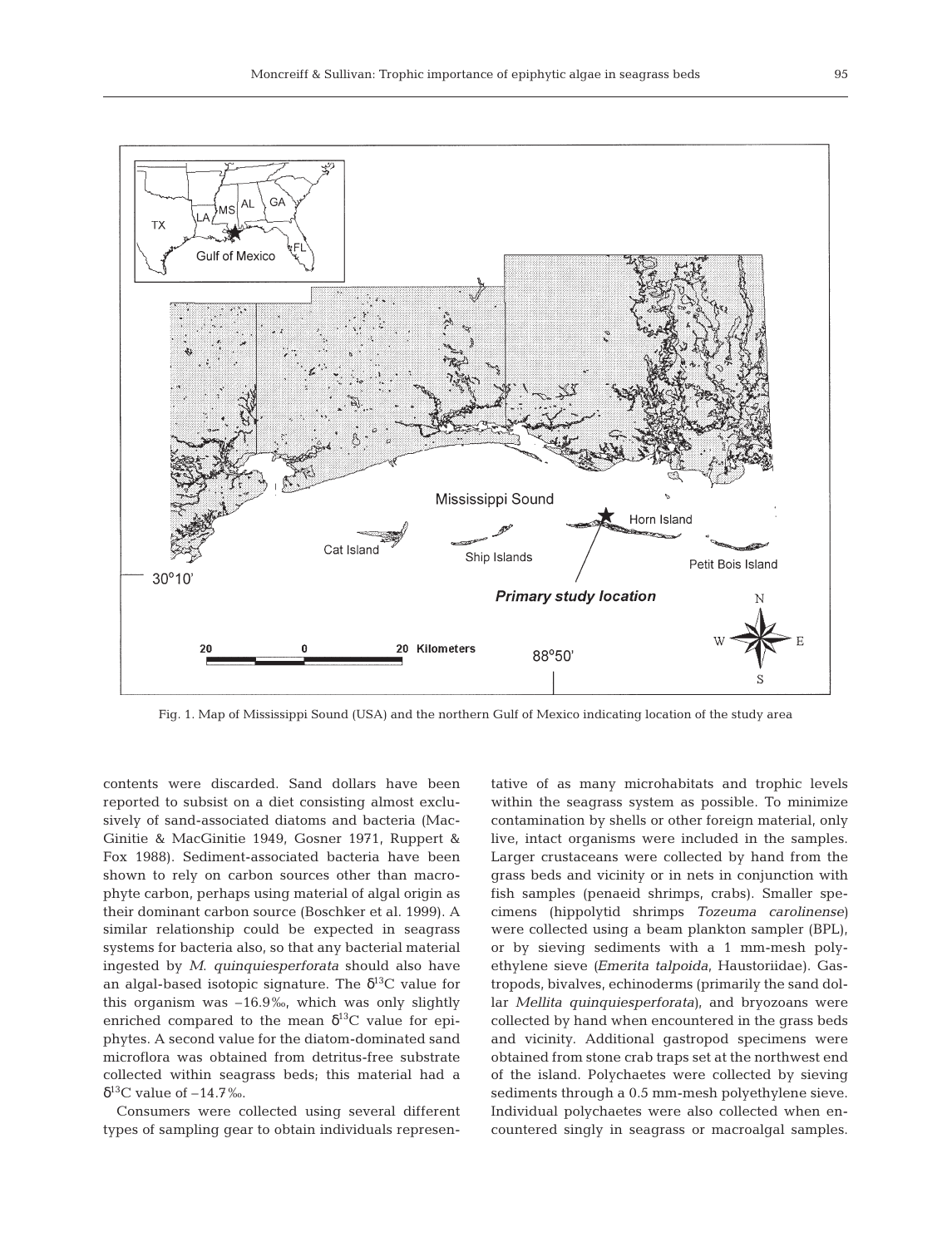Fish species were collected using a variety of sampling gear, including a BPL, seines, trawls, gill nets, and cast nets.

**Sample processing.** All biological materials were gently rinsed with tap water to remove salts, followed by a final rinse with distilled water. In the laboratory, epiphytes were carefully scraped from fresh or frozen *Halodule wrightii* blades using a dull scalpel prior to drying. Microscopic examination showed that removal efficiencies were at least 95% when working with material that had been previously frozen. Although time-consuming, the efficiency of epiphyte removal by scraping has been well documented (see Fig. 5 in Dauby & Poulicek 1995 and references therein). Macroalgae were sorted according to species and picked free of all visible meiofauna and detrital fragments. Plankton samples were examined to determine the dominant species composition, and all visible detrital material was manually removed from the samples with a fine forceps to obtain as pure a sample as possible. Cleaned plankton material was rinsed with 10% HCl to remove any traces of  $CaCO<sub>3</sub>$  before rinsing with distilled water, and was then concentrated using a fine-mesh sieve (153 or 28 µm, depending on sample mesh size).

Consumer samples were carefully processed to minimize contamination with foreign material. Whenever possible, only muscle tissue was used to obtain consistent and comparable samples for each species or group. When contamination with  $CaCO<sub>3</sub>$  was likely, tissues were washed in 10% HCl before rinsing with tap and distilled water. Although there are some questions regarding the use of HCl in processing tissues for stable isotope analysis (Bunn et al. 1995), removal of  $CaCO<sub>3</sub>$  as a contaminant was critical for some organisms, particularly gastropods that could only be sampled by crushing their shells. Chanton & Lewis (1999) reported no significant effects on C or N stable isotope ratios as a result of using HCl in tissue-sample processing. Any animal tissues that required acid washing were treated prior to drying and grinding, which has much less of an effect on stable isotope ratios (Bunn et al. 1995) and in most cases is not ecologically significant (Bunn et al. 1995, Chanton & Lewis 1999). Samples were then oven-dried to constant weight at 60°C.

Final processing was essentially identical for all sample types. Dried samples were powdered using either a Wiley mill equipped with a #20 or #40 mesh delivery tube, or ground with a mortar and pestle to as fine a consistency as possible. Samples were then stored in clean, airtight glass vials, capped tightly, and packed for shipping.

The actual measurements of stable isotope ratios for all samples were performed by the Coastal Science Laboratories of Austin, Texas. The accuracy of the  $δ<sup>13</sup>C, δ<sup>15</sup>N$ , and  $δ<sup>34</sup>S$  analyses was 0.2, 0.2, and 0.5 parts per mil (‰), respectively. A minimum of 1 blind control was included with each set of samples sent to the Coastal Science Laboratories to test the repeatability of the determinations and to insure that samples were comparable over time.

Stable isotope values were determined via mass spectroscopy by comparing samples to known standards and recording the difference between the sample and the appropriate standard in parts per thousand or per mil (‰) according to the formula

$$
\delta X = \left[ (R_{\text{sample}} / R_{\text{standard}}) - 1 \right] \times 10^3 \tag{1}
$$

where *X* is <sup>13</sup>C, <sup>15</sup>N, or <sup>34</sup>S, and *R* is <sup>13</sup>C/<sup>12</sup>C, <sup>15</sup>N/<sup>14</sup>N or 34S/32S. Standards for C, N, and S are PeeDee belemnite, atmospheric diatomic nitrogen, and Canyon Diablo troilite, respectively.

Trophic levels were calculated for selected samples according to the approach of Hobson & Welch (1992) using values determined for this seagrass system, and their equation for the prediction of trophic level:

$$
TL = 1 + (Nm - 7.0)/3.0
$$
 (2)

where  $TL$  is the trophic level of the consumer,  $N_m$  is the  $\delta^{15}N$  value for muscle tissue of the organism (samples of small whole organisms could also be used in this equation as values are comparable), and the values 7.0 and 3.0‰ are the estimates for POM and a trophic enrichment factor for this seagrass system, respectively.

## **RESULTS**

#### **Stable isotope ratios of producers**

Stable carbon isotope ratios of *Halodule wrightii* and its associated epiphytes (mainly araphid and biraphid diatom taxa and the red alga *Acrochaetium flexuosum* Vickers) were distinct (Table 1). The mean  $\delta^{13}$ C value for *H*. *wrightii* was  $-12.2\%$  (range =  $-13.6$  to  $-10.6\%$ ), while that for epiphytes was  $-17.5\%$  (range =  $-19.7$  to –15.2‰). Thus, there was very good separation between these critical samples. The sand microflora (almost exclusively small, pennate diatoms), represented by proxy samples of the sand dollar *Mellita quinquiesperforata* and by detritus-free, diatom-rich seagrass substrate, had an average  $\delta^{13}$ C value of –15.8‰, which was only slightly enriched compared to the mean  $\delta^{13}$ C value for epiphytes. Phytoplankton, represented by plankton samples consisting of a mixture of diatoms and copepods, had a mean  $\delta^{13}$ C value of –21.8‰, with a range of –23.3 to –21.2‰. Thus, phytoplankton values were reasonably well separated from those for epiphytes and particularly *H*. *wrightii* blades.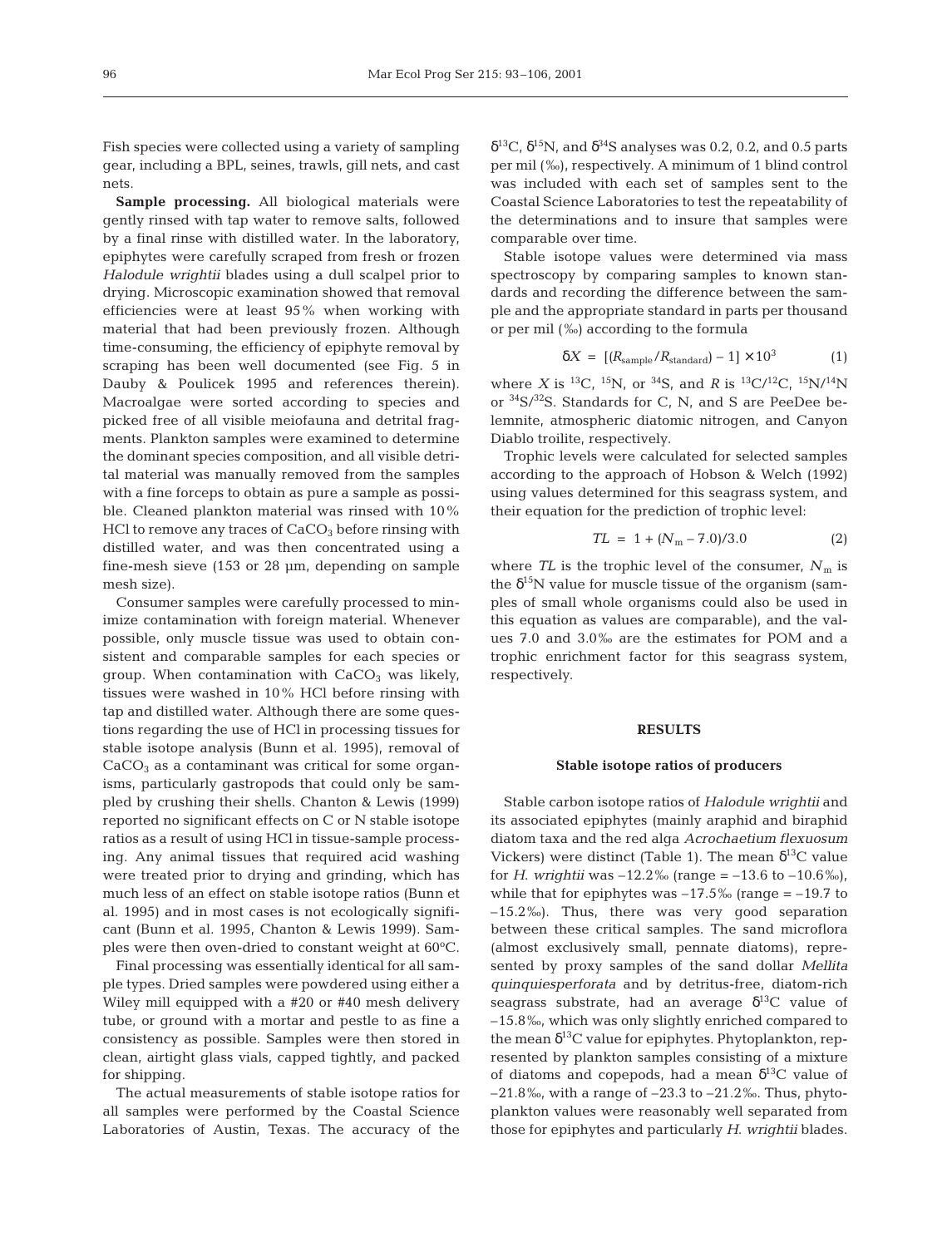Macroalgal species had  $\delta^{13}$ C values which ranged from –17.4 to –16.2‰; this range overlapped  $\delta^{13}C$ values for epiphytes and sand microflora (Table 1).

Stable nitrogen isotope ratios were similar for *Halodule wrightii*, its epiphytes, and the sand microflora as mean values ranged from +5.9 to +7.2‰ (Table 1). The plankton samples had  $\delta^{15}N$ values that were consistently higher than those of the above 3 producers (range =  $+8.2$  to 11.1‰, mean =  $+9.9\%$ ).  $\delta^{15}$ N values for the macroalgae showed the greatest variability and ranged from  $+4.5$  to 10.0‰, with a mean value of 7.0 ‰ for the 4 species.

Stable sulfur isotope ratios were much more variable than those for carbon or nitrogen (Table 1). The mean δ34S value for *Halodule wrightii* was +11.5‰ and for its epiphytes +18.2‰. However, the range of these values was greater for the former (7.6 compared to 4.1‰). The sand microflora had the lowest  $\delta^{34}S$  value (+10.6‰). The mean  $\delta^{34}S$ value for the macroalgae was identical to that for epiphytes (+18.2‰) as was the range, whereas  $\delta^{34}S$ values for phytoplankton (mean  $= +15.4%$ , range  $=$ +11.5 to +17.6‰) were intermediate between those for *H*. *wrightii* and its epiphytes.

#### **Stable isotope ratios of consumers**

Table 2 summarizes the  $\delta^{13}$ C data for consumers of the Horn Island seagrass beds; all values in this table are means. The individual  $\delta^{13}$ C values for each of 186 consumer samples, as well as matching values for  $\delta^{15}N$  and  $\delta^{34}S$ , can be found in Appendix A of Sullivan & Moncreiff (1993); like values for all primary producer samples are also given here. Stable carbon isotope ratios for individual organisms ranged from –23.0‰ for the Atlantic croaker *Micropogon undulatus* to –12.7‰ for the white mullet *Mugil curema*. When averaged by species or sample type, a pooled sample of miscellaneous small shrimp species exhibited the highest  $\delta^{13}C$  value (–13.5‰) and the white trout *Cynoscion arenarius* the lowest (–21.0‰). The mean  $\delta^{13}$ C value for all consumers sampled was –17.3‰. A total of 129 out of 186 (70%) consumer samples in this system had  $\delta^{13}$ C values falling within a range of –18.8 to –15.4‰. All but 13 of the 186 (93%) consumer samples fell within a range of –20.1 to –14.1‰. Neither of these ranges includes the mean  $\delta^{13}$ C values of  $-12.2$  and  $-21.8\%$  for *Halodule wrightii* and phytoplankton, respectively. Tissues of consumer species mirror their diet with respect to  $\delta^{13}C$ , although enrichment of 1‰ may occur from one trophic level to the next (DeNiro & Epstein 1978, Fry 1984, Peterson et al. 1985, 1986, Currin et al. 1995).

|  |  |  |                       | Table 1. $\delta^{13}C$ , $\delta^{15}N$ , and $\delta^{34}S$ values (%) for primary producers in |  |
|--|--|--|-----------------------|---------------------------------------------------------------------------------------------------|--|
|  |  |  |                       | seagrass beds of Horn Island. $\bar{x}$ = mean: SD = standard deviation:                          |  |
|  |  |  | $nd = not determined$ |                                                                                                   |  |

| Producer                          | $\delta^{13}C$ | $\delta^{15}$ N | $\delta^{34}S$ |  |  |
|-----------------------------------|----------------|-----------------|----------------|--|--|
| Halodule wrightii                 |                |                 |                |  |  |
| 1988 sample                       | $-13.6$        | 6.4             | 15.0           |  |  |
| 1989-90 sample                    | $-12.9$        | 5.7             | 15.0           |  |  |
| 1991 sample                       | $-10.6$        | 4.6             | 7.4            |  |  |
| 1992 sample                       | $-11.7$        | 7.5             | 8.5            |  |  |
| $\overline{X}$                    | $-12.2$        | 6.0             | 11.5           |  |  |
| <b>SD</b>                         | 1.2            | 1.1             | 3.5            |  |  |
| Epiphytic algae                   |                |                 |                |  |  |
| 1989-90 sample                    | $-18.5$        | 6.9             | 18.3           |  |  |
| 1991 sample                       | $-15.2$        | 6.2             | nd             |  |  |
| 1992 sample                       | $-16.8$        | 4.4             | 16.1           |  |  |
| 1992 sample                       | $-19.7$        | 5.9             | 20.2           |  |  |
| $\overline{X}$                    | $-17.5$        | 5.9             | 18.2           |  |  |
| <b>SD</b>                         | 1.7            | 0.9             | 2.1            |  |  |
| Sand microflora proxies           |                |                 |                |  |  |
| Mellita quinquiesperforata (1992) | $-16.9$        | 6.7             | 8.6            |  |  |
| Diatom-rich seagrass substrate    | $-14.7$        | 7.8             | 12.6           |  |  |
| (1992)                            |                |                 |                |  |  |
| $\overline{X}$                    | $-15.8$        | 7.2             | 10.6           |  |  |
| <b>SD</b>                         | 1.1            | 0.6             | 2.0            |  |  |
| Phytoplankton                     |                |                 |                |  |  |
| 1991 sample                       | $-23.3$        | 8.2             | 11.5           |  |  |
| 1992, 28 µm                       | $-21.3$        | 9.8             | 13.0           |  |  |
| 1992, 28 µm                       | $-21.6$        | 10.4            | 17.6           |  |  |
| 1992, 153 µm                      | $-21.7$        | 10.0            | 16.7           |  |  |
| 1992, 153 µm                      | $-21.2$        | 10.0            | 15.9           |  |  |
| 1992, mixed                       | $-21.5$        | 11.1            | 17.6           |  |  |
| $\overline{X}$                    | $-21.8$        | 9.9             | 15.4           |  |  |
| <b>SD</b>                         | 0.7            | 0.9             | 2.3            |  |  |
| Macroalgae                        |                |                 |                |  |  |
| Enteromorpha sp.                  | $-16.2$        | 8.8             | 20.4           |  |  |
| Sargassum natans                  | $-16.8$        | 4.7             | 17.8           |  |  |
| Sargassum fluitans                | $-16.6$        | 4.5             | 17.9           |  |  |
| Gracilaria verrucosa              | $-17.4$        | 10.0            | 16.6           |  |  |
| $\overline{x}$                    | $-16.8$        | 7.0             | 18.2           |  |  |
| <b>SD</b>                         | 0.5            | 2.8             | 1.6            |  |  |
|                                   |                |                 |                |  |  |

Stable nitrogen isotope ratios, indicative of trophic level, ranged from +6.0‰ for the white mullet *Mugil curema* (a different specimen from that producing the lowest  $\delta^{13}$ C value) to +16.6% for the bluefish *Pomatomus saltatrix* for individual organisms. Averaging  $\delta^{15}$ N values for consumers by species or sample type showed the bivalve *Tellina alternata* to occupy the lowest trophic position at 7.5‰, and the estuarine squid *Lolliguncula brevis* with a value of 15.7‰ to occupy the highest position (Table 2). The mean  $\delta^{15}N$ value for all consumers sampled was +12.5‰.

Hobson & Welch (1992) employed  $\delta^{15}$ N values in an Arctic marine food web to determine trophic levels using values measured for a known set of predators (polar bears) and their prey (ringed seals). A similar approach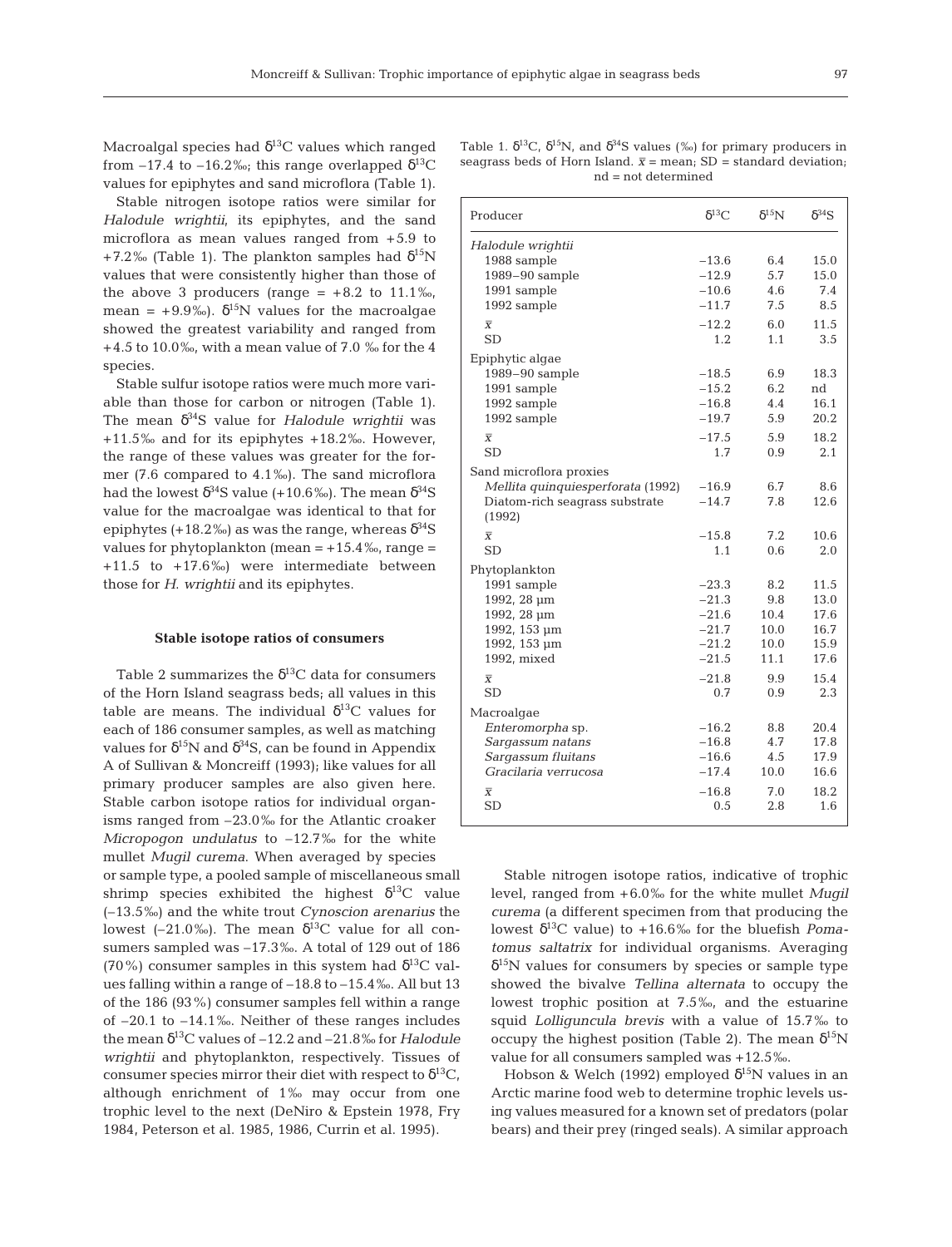

Fig. 2. Plot of  $\delta^{15}N$  (‰) for all consumer samples collected in 1991 and 1992 (combined data) from Horn Island seagrass beds

can be taken in this subtropical seagrass system. Averaging the  $\delta^{15}N$  values for all primary producers, excluding the plankton, yielded an estimate of  $+7.0 \pm 1.8\%$  for POM as a 'baseline' value to establish where TL1 lies. Using the previously described equation of Hobson & Welch as adapted for this seagrass system (Eq. 2), the shark species sampled lie at TL 3.5. An average  $\delta^{15}N$ value of +10.3‰ for the plankton samples collected on 10 July 1992, a large fraction of which were copepods, places this set of samples at TL 2.1. The estuarine squid *Lolliguncula brevis* and the bluefish *Pomatomus saltatrix*, with the highest  $\delta^{15}N$  values, lie at TL 3.9. Thus, this type of model seems to work well for this system, which has no obvious demarcations between trophic levels as there are very few breaks in the cascade of the  $\delta^{15}$ N values shown in Fig. 2. General consumer groups are also indicated in this figure.

Stable sulfur isotope ratios of consumers ranged from +2.3‰ for the white mullet *Mugil curema* to +19.6‰ for the moon jellyfish *Aurelia aurita* for individual samples. The observed range in  $\delta^{34}$ S values when averaged by species or sample type was +4.4‰ for beach diggers in the family Haustoriideae to +19.6‰ for *A. aurita*. The mean  $\delta^{34}S$  value for all consumers sampled was +14.2‰. Stable sulfur isotope ratios of consumers tend to closely reflect their diets (Peterson et al. 1985, 1986). The observed range and average for consumer  $\delta^{34}S$  values indicates that a variety of algal food sources are being used by the organisms found within the seagrass beds. A diet consisting of a mix of food items including epiphytic algae, sand microflora, and phytoplankton in equal amounts would have a  $\delta^{34}$ S value of +14.7‰, which is very close to the average value for all consumers. However, the results do not rule out the potential for indirect contributions of seagrass to the overall food web, perhaps as detritus, as is the case for *Spartina alterniflora* in North Carolina (Currin at al. 1995).

#### **Dual isotope plots**

A series of dual isotope plots of  $\delta^{13}C$  vs  $\delta^{15}N$  and  $\delta^{13}C$ vs  $\delta^{34}$ S were generated from the pool of stable isotope data. Fig. 3 is a  $\delta^{13}C$  vs  $\delta^{15}N$  plot for all consumers sapled during the study. There was a close match between the 1991 and 1992 samples, except for a slightly tighter clustering of the former. This, however, may simply be an artifact of the number of samples analyzed from each year (125 in 1991 vs 53 in 1992). As the majority of consumer organisms sampled were at least 1 yr old, the consumers were 'averaging out' seasonal and interannual differences in  $\delta^{13}$ C and  $\delta^{15}$ N values among the potential sources of organic matter listed in Table 1. Fig. 4 plots  $\delta^{13}$ C vs  $\delta^{34}$ S values for all 1991 and 1992 consumer samples and reveals essentially the same pattern as seen in Fig. 3. The greatest disparity between years involved organisms with low  $\delta^{34}$ S values; however, the majority of these were either sampled in 1 yr only or were collected from the nearby beach rather than from *Halodule wrightii* beds. Again, it is assumed that consumers greater than 1 yr old were exposed to all seasonal differences in  $\delta^{13}$ C and  $\delta^{34}$ S values of potential organic matter sources.

The  $\delta^{13}$ C vs  $\delta^{15}$ N plots shown in Fig. 5 include the primary producer samples listed in Table 1 and all consumer samples collected in 1991 and 1992. In both



Fig. 3. Plot of  $\delta^{13}C$  vs  $\delta^{15}N$  (‰) for all consumer samples collected in 1991 and 1992 from Horn Island seagrass beds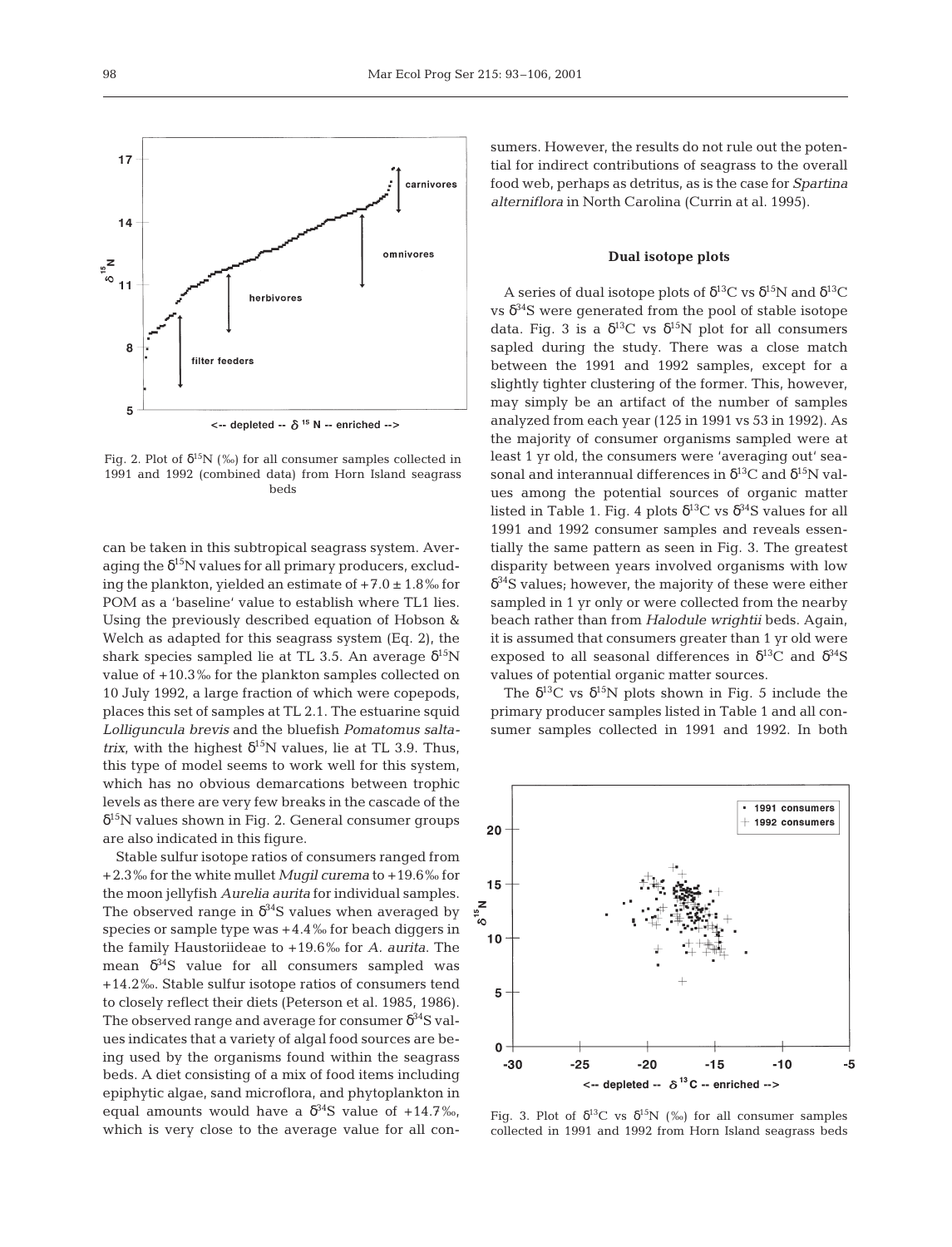

Fig. 4. Plot of  $\delta^{13}C$  vs  $\delta^{34}S$  (‰) for all consumer samples collected in 1991 and 1992 from Horn Island seagrass beds

plots, the  $\delta^{13}C$  values for virtually all consumers fall within a range of  $-20$  to  $-15\%$ ; this range includes all  $\delta^{13}$ C values for epiphytic algae, sand microflora, and macroalgae but none of those for *Halodule wrightii* or phytoplankton. Neither plot reveals any discontinuities in the  $\delta^{15}N$  data for consumers, but rather a continuum of values; hence, delineation of distinct trophic levels is not possible in this data set.

Fig. 6 shows dual isotope plots of the  $\delta^{13}C$  vs  $\delta^{34}S$ data for primary producers and consumers in 1991 and 1992. Virtually all data points for consumers in both years are bracketed by the epiphytic algae, sand microflora, and macroalgae. The data points for *Halodule wrightii* and phytoplankton are outliers.

### **DISCUSSION**

#### **Stable isotope ratios of producers**

Stable carbon isotope values for *Halodule wrightii* and for its epiphytes in Mississippi Sound fell within the range of previously reported values for at least 8 species of seagrasses (Table 3). Hemminga & Mateo (1996) summarized  $\delta^{13}$ C values from the literature for 195 seagrass values, and reported an average value of  $-11\%$  for all species, with values ranging from  $-12$ to –11.2‰ for *Halodule* species based on the work of McMillan et al. (1980); we found a mean value of  $-12.2\%$  (Table 1). As previously stated, the  $\delta^{13}$ C value for the sand microflora  $(-15.8\%)$  was the average for samples of the sand dollar *Mellita quinquiesperforata* and a diatom-dominated seagrass-substrate sample.

Dauby (1995) recorded a mean  $\delta^{13}$ C value of  $-18.0\%$ for the sand microflora (mostly diatoms) in a *Posidonia oceanica* (L.) Delile bed, while Stoner & Waite (1991) reported –19‰ for a cyanobacterial mat in a Bahamas seagrass bed. Phytoplankton in Mississippi Sound had a mean  $\delta^{13}$ C value of –21.8‰, very close to the –23‰ reported by Sullivan & Moncreiff (1990) for a pure zooplankton sample collected in Graveline Bay Marsh 11 km to the north of the Horn Island seagrass beds.

Stable nitrogen isotope values were essentially identical for *Halodule wrightii*, its epiphytes, and the sand microflora (means =  $+6$  to  $+7$ ‰; see our Table 1). The absence of cyanobacteria from *H*. *wrightii* leaves



Fig. 5. Plots of  $\delta^{13}C$  vs  $\delta^{15}N$  (‰) for primary producers and consumers collected from Horn Island seagrass beds in (a) 1991 and (b) 1992. Each small square represents an individual consumer sample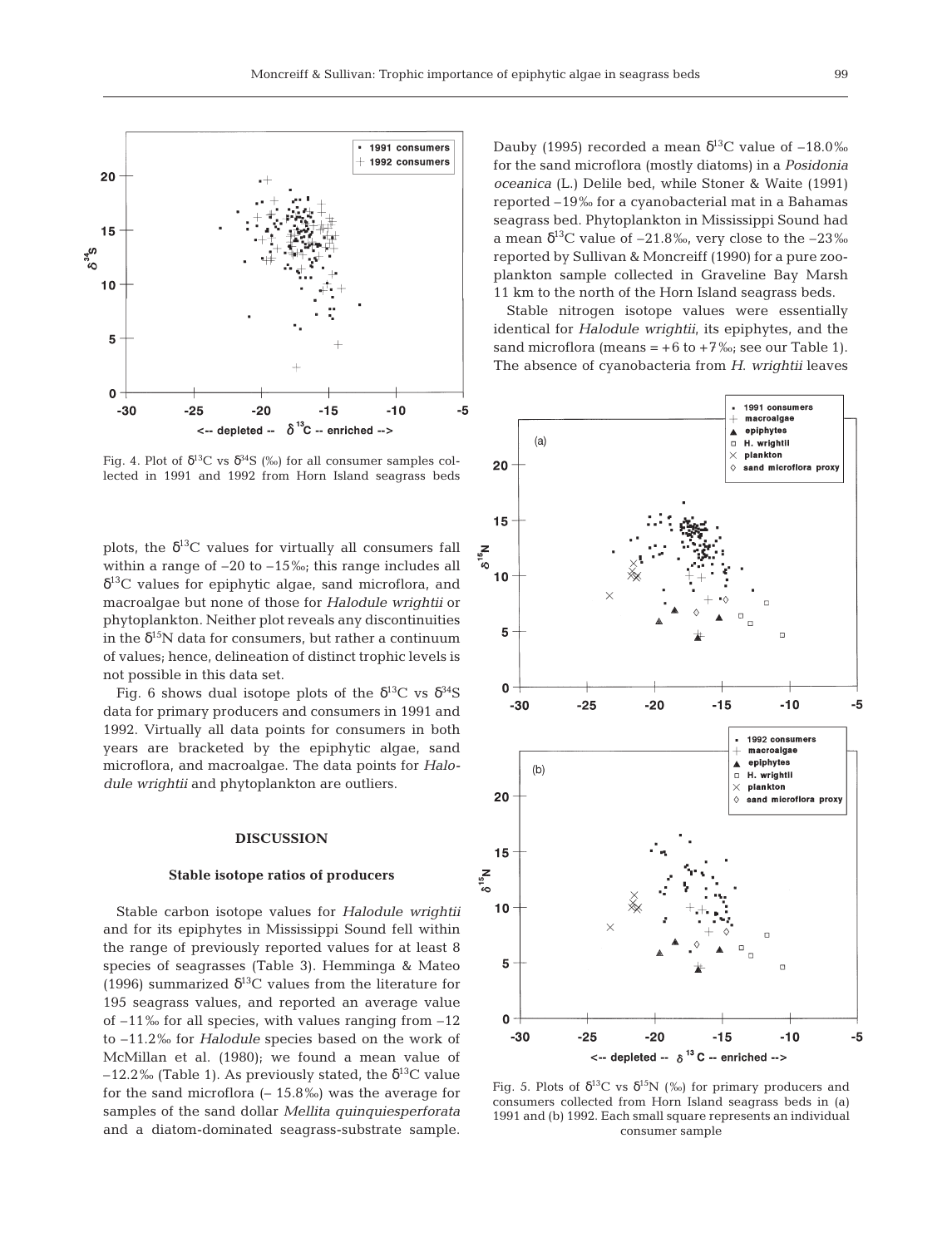in Mississippi Sound (Moncreiff et al. 1992) eliminated the possibility of nitrogen-fixing cyanobacteria in the epiphytic assemblage influencing the  $\delta^{15}N$ values of seagrass leaves (Fry et al. 1987). In contrast, Yamamuro (1999) reported a range in  $\delta^{15}$ N values of -2 to –1‰ for a cyanobacteria-dominated epiphytic assemblage on the seagrass *Syringodium isoetifolium* Dandy. Phytoplankton had a mean  $\delta^{15}N$  value of +10‰ which compares well to values of +7‰ (Sullivan & Moncreiff 1990), +8‰ (Fry et al. 1987), and +9‰ (Peterson & Howarth 1987).

Stable sulfur isotope values of *Halodule wrightii* and its epiphytes were distinct (mean  $\delta^{34}$ S values = +11 and +18‰, respectively; see our Table 1) in Mississippi Sound. Macroalgae collected in Mississippi Sound had the same mean  $\delta^{34}$ S value and range of values as the epiphytes. This closely approximates the situation in Texas seagrass beds (Fry et al. 1982b; see also Table 10 in Fry et al. 1987). Thus, epiphytes and macroalgae obtain more of their sulfur from seawater sulfate  $(\delta^{34}S = +20\%)$ than do seagrass leaves, which obtain at least some of their sulfur from  $\delta^{34}$ S-depleted sulfides (range = -30 to –10‰) following uptake from the sediments by the roots. Phytoplankton in Mississippi Sound had a mean  $\delta^{34}S$ value of +15‰, which is intermediate between values of +11‰ measured for a pure zooplankton sample in Graveline Bay Marsh by Sullivan & Moncreiff (1990) and +19‰ for a plankton sample from Woods Hole Passage by Peterson et al. (1985, 1986). The  $\delta^{34}$ S value of +10.6‰ for the sand microflora proxies of the Horn Island seagrass beds is more depleted in  $\delta^{34}S$  than the value of +14‰ obtained for edaphic algae of Graveline Bay Marsh by Sullivan & Moncreiff (1990). However, Currin et al. (1995) reported a  $\delta^{34}$ S value of +4‰ for sediment-associated microalgae of a North Carolina salt marsh. A notable problem with these 3 measurements is that  $n = 1$  for the cited studies and  $n = 2$ for the present study, so that the variability in benthic microalgal  $\delta^{34}$ S values is unknown.

Table 2. Summary of mean  $\delta^{13}C$ ,  $\delta^{15}N$ , and  $\delta^{34}S$  values (%) for consumers in seagrass beds of Horn Island. Organisms are arranged by functional groups. See Sullivan & Moncreiff (1993) for complete sample record. nd = not determined; n = number of individual organisms sampled

| Consumer group, species, and common name                     | $\delta^{13}C$ | $\delta^{15}N$ | $\delta^{34}S$ |
|--------------------------------------------------------------|----------------|----------------|----------------|
| <b>Planktivorous fish species</b>                            |                |                |                |
| Anchoa mitchilli (bay anchovy), $n = 119$                    | $-19.1$        | 14.8           | 16.7           |
| Anchoa nasuta (longnose anchovy), $n = 24$                   | $-18.4$        | 14.3           | 17.0           |
| Brevoortia patronus (Gulf menhaden), $n = 2$                 | $-19.6$        | 11.9           | 14.9           |
| Harengula jaguana (scaled sardine), $n = 220$                | $-18.2$        | 13.1           | 17.8           |
| Larval clupeids, $n = 35$                                    | $-19.4$        | 12.0           | nd             |
| Menidia beryllina (tidewater silverside), $n = 69$           | $-17.1$        | 13.0           | 13.3           |
| Non-clupeid larval fish, $n = 137$                           | $-15.7$        | 10.2           | nd             |
| Benthic carnivorous fish species                             |                |                |                |
| Ancyclopsetta quadrocellata<br>(ocellated flounder), $n = 2$ | $-16.0$        | 13.7           | 13.6           |
| Dasyatis sabina (Atlantic stingray), $n = 4$                 | $-16.2$        | 12.2           | 12.1           |
| Citharichthys spilopterus (bay whiff), n = 16                | $-16.8$        | 13.1           | 15.4           |
| Cynoscion arenarius (white trout), $n = 2$                   | $-21.0$        | 14.2           | 16.5           |
| Diplectrum bivitattum (dwarf sand perch), $n = 29$           | $-17.5$        | 13.4           | 15.4           |
| Diplectrum formosum (sand perch), $n = 4$                    | $-17.1$        | 14.2           | 16.2           |
| <i>Eucinostomus argenteus</i> (spotfin mojarra), $n = 17$    | $-17.8$        | 12.5           | 11.5           |
| Gymnothorax ocellatus (ocellated moray), $n = 1$             | $-17.5$        | 14.4           | 14.0           |
| Lutjanus campechanus (red snapper), $n = 12$                 | $-16.8$        | 14.1           | 15.8           |
| Lutjanus griseus (gray snapper), $n = 3$                     | $-20.1$        | 14.4           | 14.0           |
| Lutjanus synagris (candy snapper), $n = 3$                   | $-16.7$        | 14.2           | 16.9           |
| Menticirrhus americanus (southern kingfish), $n = 3$         | $-15.8$        | 13.8           | 14.7           |
| Micropogon undulatus (Atlantic croaker), $n = 5$             | $-20.1$        | 12.7           | 13.5           |
| Prionotus tribulus (bighead sea robin), $n = 8$              | $-16.5$        | 13.4           | 14.2           |
| Sciaenops ocellata (redfish), $n = 2$                        | $-16.2$        | 11.4           | 6.7            |
| Sphoeroides parvus (least puffer), $n = 10$                  | $-17.2$        | 13.5           | 14.8           |
| Symphurus plagiusa (blackcheek tonguefish), $n = 13$         | $-18.2$        | 12.7           | 13.1           |
| Synodus foetens (inshore lizardfish), $n = 5$                | $-17.0$        | 15.3           | 17.0           |
| Pelagic carnivorous fish species                             |                |                |                |
| Chaetodipterus faber (Atlantic spadefish), $n = 3$           | $-19.2$        | 14.9           | 15.9           |
| Chloroscombrus chrysurus (Atlantic bumper), $n = 3$          | $-17.8$        | 14.5           | 17.4           |
| Cynoscion nebulosus (speckled trout), $n = 3$                | $-17.5$        | 14.6           | 12.4           |
| Elops saurus (ladyfish), $n = 3$                             | $-19.5$        | 12.7           | 9.4            |
| Echeneis neucratoides (sharksucker), $n = 2$                 | $-17.4$        | 14.1           | 14.2           |
| Pomatomus saltatrix (bluefish), $n = 3$                      | $-18.9$        | 15.6           | 15.0           |
| <i>Strongylura marina</i> (Atlantic needlefish), $n = 1$     | $-19.9$        | 14.6           | 17.6           |
| Trachinotus carolinus (Florida pompano), $n = 7$             | $-19.4$        | 12.2           | 14.9           |
| Scomberomorus maculatus (Spanish mackerel), $n = 1 -17.7$    |                | 15.1           | 16.3           |
| Carnivorous/benthic scavengers                               |                |                |                |
| Arius felis (hardhead catfish), $n = 25$                     | $-17.0$        | 13.6           | 11.6           |
| Rhizoprionodon terranovae                                    | $-16.9$        | 14.8           | 15.2           |
| (Atlantic sharpnose shark), $n = 3$                          |                |                |                |
| Sphyrna tiburo (bonnethead shark), $n = 4$                   | $-16.3$        | 14.5           | 15.6           |
| 'Generic' omnivorous fish species                            |                |                |                |
| <i>Balistes capriscus</i> (gray triggerfish), $n = 1$        | $-16.7$        | 11.9           | 15.8           |
| Leiostomus xanthurus (spot; flat croaker), $n = 4$           | $-17.4$        | 13.5           | 13.8           |
| Monacanthus setifer (pygmy filefish), $n = 1$                | $-17.0$        | 12.8           | 15.8           |
| Benthic omnivorous fish species                              |                |                |                |
| Fundulus similis (longnose killifish), $n = 10$              | $-14.1$        | 11.8           | 9.6            |
| Lagodon rhomboides (pinfish), $n = 13$                       | $-16.1$        | 12.2           | 11.8           |
| Mugil cephalus (striped mullet), $n = 3$                     | $-14.6$        | 10.2           | 9.2            |
| Mugil curema (white mullet), $n = 6$                         | $-15.7$        | 9.8            | 9.6            |
| Orthopristis chrysoptera (pigfish), $n = 2$                  | $-16.5$        | 13.5           | 12.7           |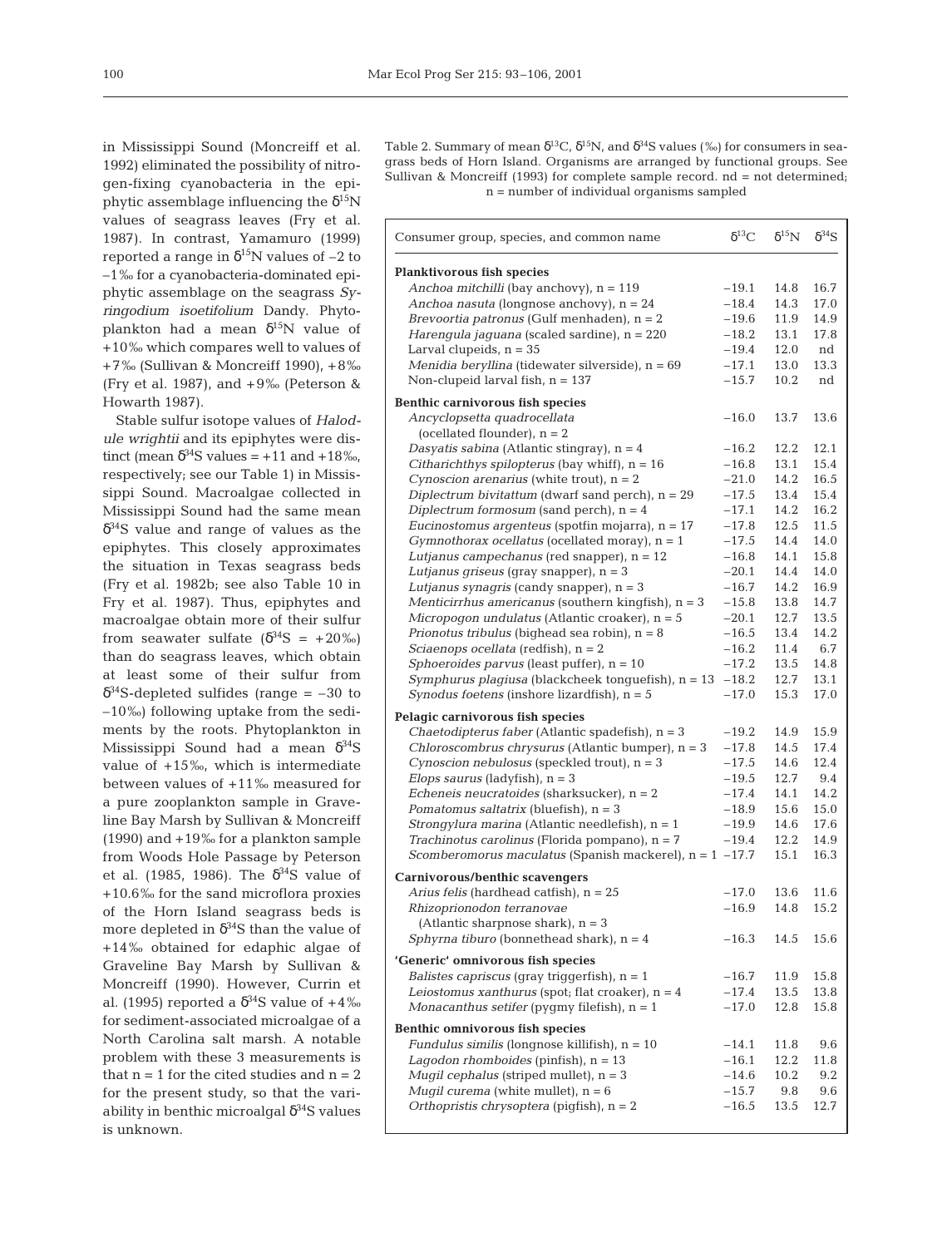## Table 2 (continued)

| Consumer group, species, and common name                       | $\delta^{13}C$ | $\delta^{15}N$ | $\delta^{34}S$ |
|----------------------------------------------------------------|----------------|----------------|----------------|
| Benthic/pelagic crabs and crustaceans                          |                |                |                |
| Callinectes sapidus (blue crab), $n = 11$                      | $-18.0$        | 13.1           | 14.7           |
| Chelonibia patula (crab barnacle), $n = 25$                    | $-20.1$        | 11.7           | 19.5           |
| Hepatus epheliticus (calico box crab), $n = 2$                 | $-16.2$        | 14.1           | 15.8           |
| Libinia dubia (spider crab), $n = 2$                           | $-17.2$        | 13.9           | 16.6           |
| Libinia emarginata (spider crab), $n = 2$                      | $-17.3$        | 13.7           | 17.1           |
| Menippe mercenaria (stone crab), $n = 1$                       | $-16.5$        | 14.1           | 18.0           |
| Portunus gibbesii (purple swimming crab), $n = 18$             | $-17.3$        | 13.2           | 15.1           |
| <b>Nearshore crabs and crustaceans</b>                         |                |                |                |
| Clibanarius vittatus (striped hermit crab), $n = 72$           | $-15.1$        | 9.6            | 15.7           |
| <i>Emerita talpoida</i> (common mole crab), n = 191            | $-15.3$        | 8.9            | 14.7           |
| Haustoriidae (beach diggers), $n > 100$                        | $-14.3$        | 8.4            | 4.4            |
| Limulus polyphemus (horseshoe crab), $n = 5$                   | $-15.7$        | 12.1           | 13.1           |
| <i>Pagurus pollicaris</i> (flat-clawed hermit crab), $n = 25$  | $-15.6$        | 11.6           | 15.0           |
| <b>Shrimp species</b>                                          |                |                |                |
| Hippolytid shrimp, $n > 1,500$                                 | $-15.1$        | 7.9            | 10.1           |
| Miscellaneous small shrimp, $n = 203$                          | $-13.5$        | 10.6           | nd             |
| Mysids, $n > 500$                                              | $-15.9$        | 9.6            | 6.3            |
| Farfantepenaeus aztecus (brown shrimp), $n = 40$               | $-17.7$        | 11.0           | 11.8           |
| Farfantepenaeus duorarum (pink shrimp), $n = 8$                | $-16.5$        | 11.2           | 12.1           |
| Litopenaeus setiferus (white shrimp), $n = 3$                  | $-19.6$        | 11.4           | 12.2           |
| Sicyonia brevirostris (brown rock shrimp), n = 9               | $-16.4$        | 10.9           | 14.4           |
| Squilla empusa (mantis shrimp), $n = 23$                       | $-16.9$        | 13.1           | 14.6           |
| Tozeuma carolinense (arrow shrimp), $n = 297$                  | $-14.7$        | 10.1           | 10.9           |
| $R$ <i>imapenaeus constrictus</i> (roughneck shrimp), $n = 29$ | $-16.7$        | 11.4           | 13.2           |
| Rimapenaeus similis (yellow roughneck shrimp), $n = 97-17.9$   |                | 11.8           | 13.5           |
| Miscellaneous invertebrate species                             |                |                |                |
| Anguinella palmata (brown bushy bryozoan), $n = 10$            | $-19.2$        | 9.0            | 14.3           |
| Aurelia aurita (moon jelly), $n = 12$                          | $-19.5$        | 15.0           | 19.6           |
| Calliactis tricolor (hermit crab anemone), $n = 22$            | $-16.0$        | 12.0           | 16.7           |
| Lolliquncula brevis (Atlantic brief squid), $n = 48$           | $-17.8$        | 15.7           | 15.7           |
| Luida clathrata (grey sea star), $n = 7$                       | $-17.3$        | 9.3            | 15.5           |
| Mellita quinquiesperforata (sand dollar), $n = 99$             | $-16.9$        | 6.7            | 8.6            |
| Polychaetes, $n > 100$                                         | $-17.7$        | 11.6           | 13.5           |
| <b>Bivalves and gastropods</b>                                 |                |                |                |
| <i>Busycon contrarum</i> (lightning whelk), $n = 2$            | $-17.1$        | 11.6           | 16.7           |
| Crepidula plana (white slipper snail), $n = 177$               | $-19.3$        | 8.7            | 13.0           |
| Mercenaria campechiensis (southern quahog), $n = 2$            | $-18.5$        | 10.8           | 15.6           |
| Nassarius vibex (eastern nassa snail), $n = 79$                | $-16.3$        | 14.1           | nd             |
| Pisania tincta (tinted cantharus), $n = 54$                    | $-19.2$        | 12.6           | 13.7           |
| Polynices duplicatus (Atlantic moon snail), $n = 1$            | $-16.5$        | 11.4           | 15.1           |
| Tellina alternata (tellin clam), n = 1                         | $-19.2$        | 7.5            | nd             |
| Thais haemastoma (rock snail), $n = 20$                        | $-16.6$        | 13.7           | 15.7           |
|                                                                |                |                |                |

#### **Trophic importance of benthic microalgae**

Plots employing  $\delta^{13}$ C and  $\delta^{15}$ N values (Fig. 5) or  $\delta^{13}$ C and  $\delta^{34}$ S values (Fig. 6) of primary producers and consumers from the Horn Island seagrass beds strongly argue in favor of a food web based on epiphytic algae, sand microflora, and macroalgae. Production rates of the first 2 primary producers are known to be substantial in these beds (see discussions in Daehnick et al. 1992 and Moncreiff et al. 1992). No attempt was made to determine primary production rates of macroalgae, since their occurrence in the beds was at best occasional and hence their contribution to annual system production was negligible. Thus, although the stable isotope ratios of macroalgae and epiphytes were similar for all 3 elements examined, the former must be regarded as a purely opportunistic rather than a longterm food source for consumers in seagrass beds of Mississippi Sound.

Virtually all consumers sampled in this study had  $\delta^{13}$ C values that fell between –20 and –15‰ , with an overall average of –17.3‰; this is very close to the average literature value of –17.1‰ for organisms reported by Stribling & Cornwell (1997). This range of values includes all  $\delta^{13}$ C values for epiphytes and sand microflora listed in Table 1, but none of those for either *Halodule wrightii* or phytoplankton. This strongly suggests that direct contribution of organic matter by *H*. *wrightii* to higher trophic levels of the food web was minimal relative to the biomass of seagrass versus epiphytes available to consumers within the system. An earlier study for the seagrasses in this locality (Moncreiff et al. 1992) showed that biomasses of seagrass and epiphytes are roughly equal when averaged over that part of the year during which data was collected. Using the pinfish *Lagodon rhomboides* ( $\delta^{13}$ C = –16.1‰) as an example for a 'mixing model' for  $\delta^{13}C$ , and assuming equal contributions of seagrass and epiphytes, this organism would have a  $\delta^{13}$ C value of –14.8‰. Setting contributions of seagrass at 25% and that of epiphytes at 75% would yield a  $\delta^{13}C$ value of –16.2‰, which is nearly identical to the measured value for this organism. Equal contributions to  $\delta^{13}C$ 

from the sand microflora and from epiphytes would yield a  $\delta^{13}$ C value of -16.6‰, again close to the measured value. Estimated  $\delta^{13}$ C would be -15.2‰ for an organism consuming food items deriving nutrition equally from seagrass, epiphytes, and sand microflora, again less than the value observed for *L*. *rhomboides*, which can only be compensated for by increasing the relative contributions of epiphytes (or phytoplankton) to the base of this fish's diet. Thus, epiphytes would appear to make a larger contribution to this fish species' diet than relative biomass values for the primary producers would indicate. This could be a result of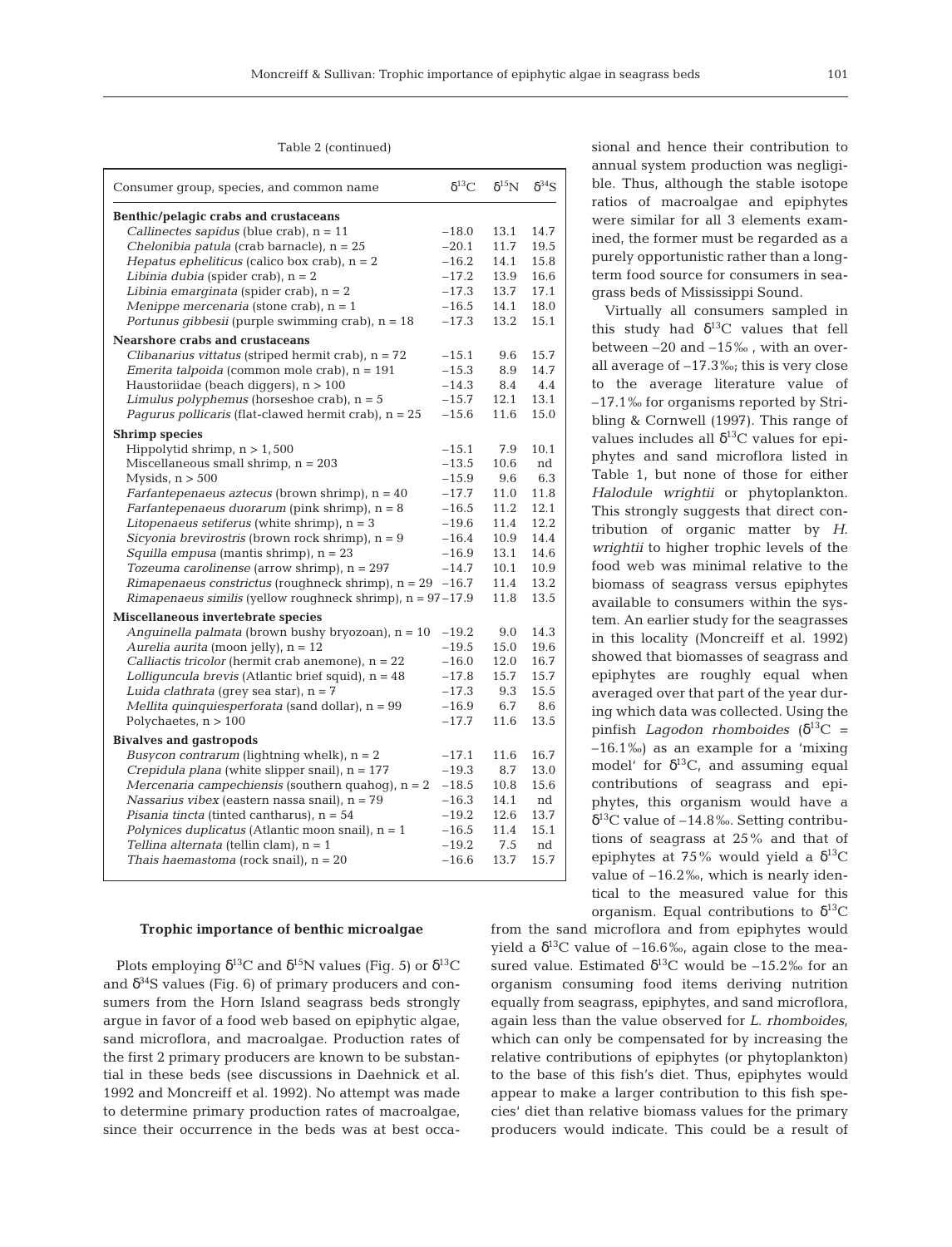| Component                                                                                                                                                             | $\delta^{13}C$                                                                          | Location                          | Source                  |  |
|-----------------------------------------------------------------------------------------------------------------------------------------------------------------------|-----------------------------------------------------------------------------------------|-----------------------------------|-------------------------|--|
| Zostera marina<br>Epiphytes<br>Animals                                                                                                                                | $-10$<br>$-18$ to $-14$<br>$-18$ to $-15$                                               | North Carolina, USA               | Thayer et al. (1978)    |  |
| Syringodium filiforme<br>Thalassia testudinum<br>Halophila decipiens<br>Epiphytes<br>Animals                                                                          | $-5$<br>$-10$<br>$-9$<br>$-12$<br>$-16$ to $-9$                                         | St. Croix, US<br>Virgin Islands   | Fry et al. (1982a)      |  |
| Syringodium filiforme<br>Epiphytes<br>Animals                                                                                                                         | $-8$<br>$-22$ to $-17$<br>$-22$ to $-16$                                                | Florida, USA                      | Fry (1984)              |  |
| Halodule wrightii<br>Syringodium filiforme<br>Thalassia testudinum<br>Epiphytes<br>Animals                                                                            | $-11$ to $-2$<br>$-17$ to $-10$<br>$-15$ to $-9$                                        | Texas, USA                        | Kitting et al. (1984)   |  |
| Posidonia australis<br>Heterozostera tasmanica<br>Epiphytes<br>Phytoplankton<br>Animals                                                                               | $-8$<br>$-8$<br>$-9$<br>$-21$<br>$-15$ to $-11$                                         | Australia                         | Nichols et al. (1985)   |  |
| Posidonia oceanica<br>Cymodocea nodosa<br>Epiphytes<br>Macroalgae<br>Phytoplankton<br>Animals                                                                         | $-8$<br>$-9$<br>$-20$ to $-14$<br>$-31$ to $-10$<br>$-23$<br>$-24$ to $-14$             | Gulf of Calvi,<br>Corsica         | Dauby (1989)            |  |
| Thalassia testudinum<br>Syringodium filiforme<br>Epiphytes<br>Cyanobacteria mat<br>Macroalgae<br>Strombus gigas<br>Juveniles $(40-45$ mm)<br>Juveniles $(120-140$ mm) | $-5$<br>$-3$<br>$-16$<br>$-19$<br>$-17$ to $-11$<br>$-11$<br>$-10$                      | <b>Bahamas</b>                    | Stoner & Waite (1991)   |  |
| Posidonia oceanica<br>Epiphytes<br>Sand microflora<br>Macroalgae<br>Phytoplankton<br>Mysid shrimps                                                                    | $-12$ to $-9$<br>$-17.5$<br>$-18$<br>$-20$ to $-16$<br>$-24$ to $-20$<br>$-20$ to $-17$ | Gulf of Calvi,<br>Corsica         | Dauby (1995)            |  |
| Enhalus acoroides<br>Halodule uninervis<br>Halophila ovalis<br>Epiphytes<br>Macroalgae<br>Seston<br>Juvenile prawns                                                   | $-9$<br>$-12$<br>$-11$<br>$-13$<br>$-23$ to $-20$<br>$-22$ to $-19$<br>$-13$ to $-9$    | Gulf of Carpentaria,<br>Australia | Loneragan et al. (1997) |  |
| Syringodium isoetifolium<br>Epiphytes<br>Macroalgae<br>Herbivores                                                                                                     | $-5$ to $-3$<br>$-14$ to $-13$<br>$-13$<br>$-17$ to $-10$                               | Dravuni Island,<br>Fiji           | Yamamuro (1999)         |  |
| Halodule wrightii<br>Epiphytes<br>Sand microflora proxies<br>Macroalgae<br>Phytoplankton<br>Animals                                                                   | $-12$<br>$-20$ to $-15$<br>$-16$<br>$-17$<br>$-22$<br>$-20$ to $-15$                    | Mississippi, USA                  | This study              |  |

Table 3. Stable carbon isotope values (‰) for primary producers and consumers in seagrass systems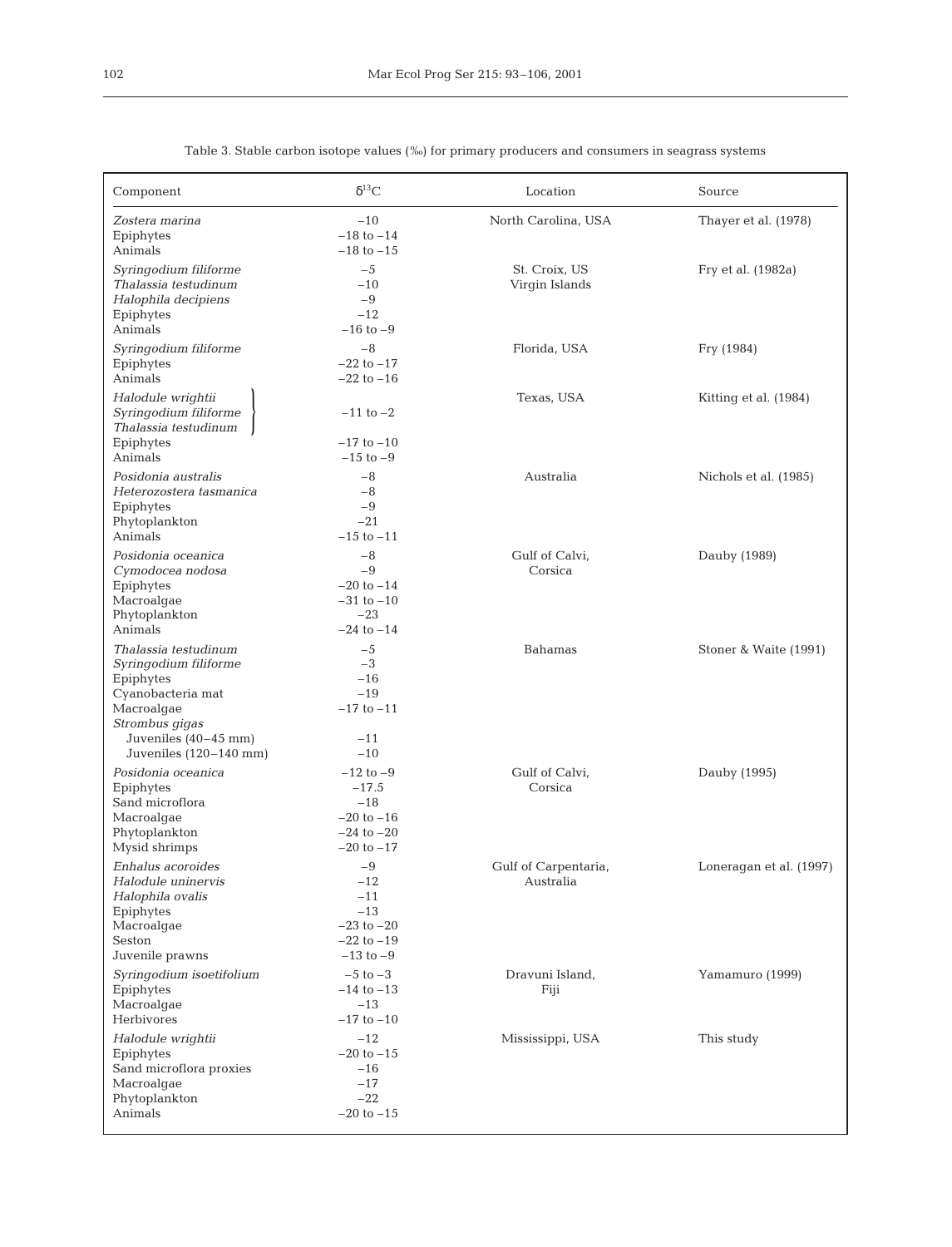preferential assimilation of algal material, selective grazing by organisms within the local food web, or greater available biomass during the year due to shorter turnover rates for epiphytes than for seagrasses (Borum 1987). Similar mixing models can be devised for most of the organisms sampled during this project with similar results: for most of the animals sampled, seagrass epiphytes and sand microflora contribute more to the base of the food web than *H*. *wrightii*. Contributions of the phytoplankton to the diets of seagrassassociated organisms is also likely to be much less than the contributions of epiphytic algae and the sand microflora. Therefore, one of the more important functions of *H*. *wrightii* in Mississippi Sound is to provide habitats with a 3-dimensional structure, and also to serve as attachment sites for the highly diverse and productive epiphytic algae (see Moncreiff et al. 1992), and habitat and structure for the sand- and seagrassassociated invertebrates that constitute the diets of many organisms within seagrass systems.

The mean  $\delta^{13}$ C values for epiphytes, sand microflora, and consumers were  $-17.5$ ,  $-15.8$ , and  $-17.3$ ‰, respectively, whereas corresponding mean  $\delta^{34}S$  values were +18.2, +10.6, and +14.2‰, respectively. Using a mixing model approach with equal contributions to a  $\delta^{34}S$ value for a hypothetical organism that would draw equally from seagrass, epiphytes, and sand microflora for its food web base, a  $\delta^{34}S$  value of +13.4% would be predicted. Again, on average, a larger contribution from epiphytes to the overall food web is needed to achieve the observed average  $\delta^{34}$ S value for all organisms. Using the pinfish *Lagodon rhomboides* ( $\delta^{34}S$  = +11.8‰) as an example, and assuming that  $\delta^{34}$ S values of organisms mirror their diets, a mixing model for  $\delta^{34}S$ would require a greater contribution from the sand microflora at the base of the components of the diet of this organism; in combination with its  $\delta^{13}$ C value, a diet based strongly on benthic organisms which consume sand microflora, plus additional contributions from epiphyte-based nutrition could be predicted. A large contribution from seagrass to the diet of this species is not supported by  $\delta^{34}S$  values in combination with  $\delta^{13}C$  values; however, bacteria and yeasts that are often associated with the digestive systems of herbivorous fish species have been demonstrated to have cellulase activity, which may play a major role in the observed  $\delta^{34}S$  value (Stickney & Shumway 1974, Deegan et al. 1990). Cellulase activity in pinfish digestive tracts has been welldocumented by Luczkovich & Stellwag (1993) and Stellwag et al. (1995).

With respect to the food web taken as a whole, the relatively low  $\delta^{34}$ S values for the sand microflora proxies suggest that the epiphytic algae dominate the base of the food web in the *Halodule wrightii* beds of Mississippi Sound. Their annual production rates are



Fig. 6. Plots of  $\delta^{13}\mathrm{C}$  vs  $\delta^{34}\mathrm{S}$  (‰) for primary producers and consumers collected from Horn Island seagrass beds in (a) 1991 and (b) 1992. Each small square represents an individual consumer sample

nearly 3 times greater than that of the sand microflora within these beds (Daehnick et al. 1992, Moncreiff et al. 1992). However, Fry et al. (1987) indicated that very little is known regarding the  $\delta^{34}S$  values of sediment-associated microalgae and bacteria; the situation remains little changed today. These authors point out that low  $\delta^{34}S$  values in consumers may well reflect consumption of benthic microflora rather than seagrasses, so that interpretations of food web dynamics based on  $\delta^{34}$ S data must be made with caution. Stoner & Waite (1991) employed stable isotope ratios of carbon and nitrogen to study organic matter sources for growth of juvenile queen conch *Strombus gigas* in the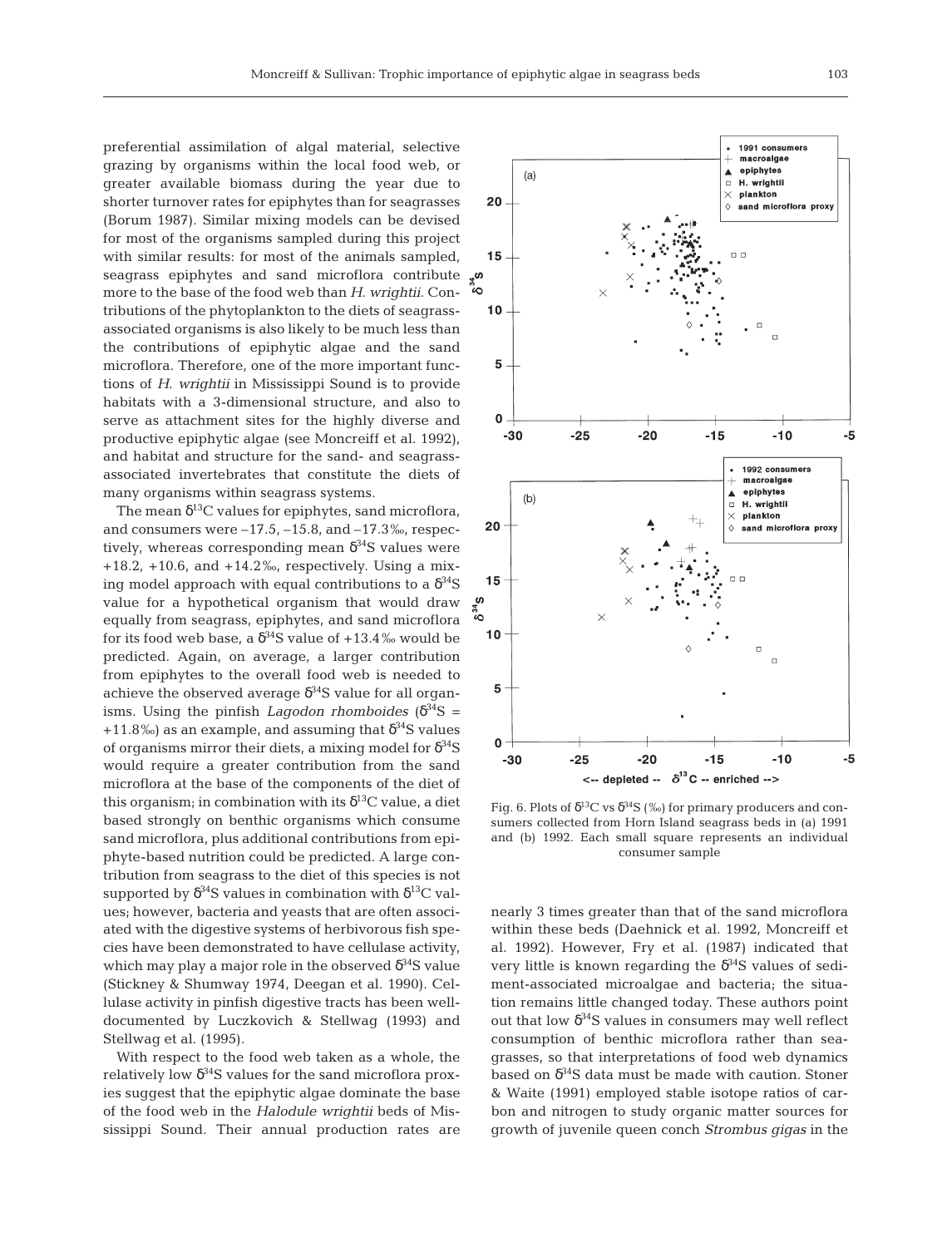Bahamas. Although stomach contents revealed large amounts of seagrass detritus,  $\delta^{13}$ C values indicated that this detritus was not assimilated.  $\delta^{13}$ C values for conch foot muscle matched those of macroalgae (mainly the red algae in the genus *Laurencia* sp. and the green alga *Batophora* sp.) and sedimentary organic matter, the carbon sources used by this gastropod for growth. In the case of the sediments, it was suggested that juvenile conch process large amounts of sand to extract diatoms and other organic matter from the surface sediments. Hence, the importance of the sand microflora to the food web in *H*. *wrightii* beds of Mississippi Sound may be much greater than suggested by  $\delta^{34}S$  data alone.

Recent work employing multiple stable isotope ratios ( $δ<sup>13</sup>C$ ,  $δ<sup>15</sup>N$ ,  $δ<sup>34</sup>S$ ) has confirmed the importance of the microscopic benthic algae in salt-marsh food webs, although vascular plants do contribute as much as 50% to the nutrition of consumers in some systems (Peterson & Howarth 1987, Sullivan & Moncreiff 1990, Currin et al. 1995, Kwak & Zedler 1997). Dependence on seagrasses and their associated macroalgae as organic matter sources for fishes has also been documented using  $\delta^{13}$ C and  $\delta^{15}$ N (Marguillier et al. 1997). The present report represents the first systematic application of the multiple stable isotope approach to the study of food webs in seagrass beds, and the importance of the benthic microalgae has also been confirmed in this system. Contributions from the dominant vascular plant in this study to overall consumer nutrition appear to be substantially less than those observed in salt-marsh ecosystems. Furthermore, systems such as the one we studied, which are characterized by low tidal amplitude typically have an algae-based food web (Deegan & Garritt 1997).

A progression of stable isotope studies since that of Thayer et al. (1978) has established a new paradigm for food web structure in seagrass systems, and these are summarized in Table 3. Similar results for the importance of algal as opposed to detrital carbon sources have been found in mangrove and mangroveseagrass systems (Newell et al. 1995, Primavera 1996). Fry et al. (1982a) had earlier suggested that animals feeding in seagrass beds ingest and assimilate epiphytic algae rather than seagrass leaves. Klumpp et al. (1992) reported that 20 to 62% of the net production of epiphytes was consumed by epifaunal organisms in a tropical seagrass bed, and concluded that epiphytic algae played a major role in the trophic flux of this system. With the exception of the studies of Nichols et al. (1985) and Loneragan et al. (1997), all studies listed in Table 3 that determined stable isotope ratios for a diversity of animals occupying different trophic levels demonstrate the striking similarity in  $\delta^{13}$ C values between epiphytic algae and consumers. In most cases,

 $\delta^{13}$ C values for seagrass leaves are quite distinct from those of consumers (Table 3). Kitting et al. (1984) found that animal  $\delta^{13}$ C values tracked epiphyte values, and their remote sensing of grazing activities affirmed that invertebrates fed primarily on epiphytic algae, even when such algae were scarce, with very little feeding on seagrass leaves or detritus. As in the seagrass beds of Mississippi Sound, the biomass and primary production rates of the epiphytic algae are very high, providing an abundant food source for grazers; therefore, epiphytic algae in these 2 systems at least are the primary basis of the food web.

Fry et al. (1987) emphasized that nutrient availability may govern the trophic importance of epiphytic algae in seagrass meadows. Eutrophic conditions would favor food webs based on algae whereas oligotrophic conditions would favor seagrass detritus (but see Yamamuro 1999). Production of organic matter by epiphytic algae has been shown to equal or exceed that of their seagrass hosts in temperate (Thom 1990), subtropical (Morgan & Kitting 1984, Moncreiff et al. 1992), and tropical (Klumpp et al. 1992, Loneragan et al. 1997) systems. In such cases, the epiphytic algae (dominated by diatoms in our system) represent a reliable and highly nutritious food source (Montagna 1984, Gleason 1986, Plante-Cuny & Plante 1986, Decho 1988, Klumpp et al. 1992, Jernakoff et al. 1996, Créach et al. 1997). Even in more oligotrophic conditions, epiphytic algae may nonetheless be trophically important because diatoms can completely coat seagrass leaves, forming an 'epiphytic felt' (Dauby & Poulicek 1995) and yet be invisible to the naked eye (see Fig. 2 in Koch 1994 and Fig. 1 in Dauby & Poulicek 1995). Furthermore, the benthic microalgae in sandy sediments (which is typically dominated by diatoms; Rao & Lewin 1976, Sundbäck 1983, 1984, Delgado 1989, Dauby 1995) may also contribute significantly to the food web in seagrass systems. A significant portion of water column productivity (i.e. 'phytoplankton' production) in shallow systems may sometimes be due to displaced benthic diatoms and other microalgae (Riaux-Gobin 1987, Shaffer & Sullivan 1988). A recently completed ecosystem-network analysis by Christian & Luczkovich (1999) strongly suggests a major role for sediment-associated microalgae in *Halodule wrightii* meadows in nearby Apalachee Bay, Florida. Since the diatom taxa epiphytic on seagrass leaves and in the sediments are different (Sullivan 1979, Daehnick et al. 1992, Moncreiff et al. 1992), a determination of the identity and abundance of diatoms in the guts of primary consumers would help address this question. At present, the overall picture that has emerged is one of the major trophic importance of benthic microalgae in seagrass beds.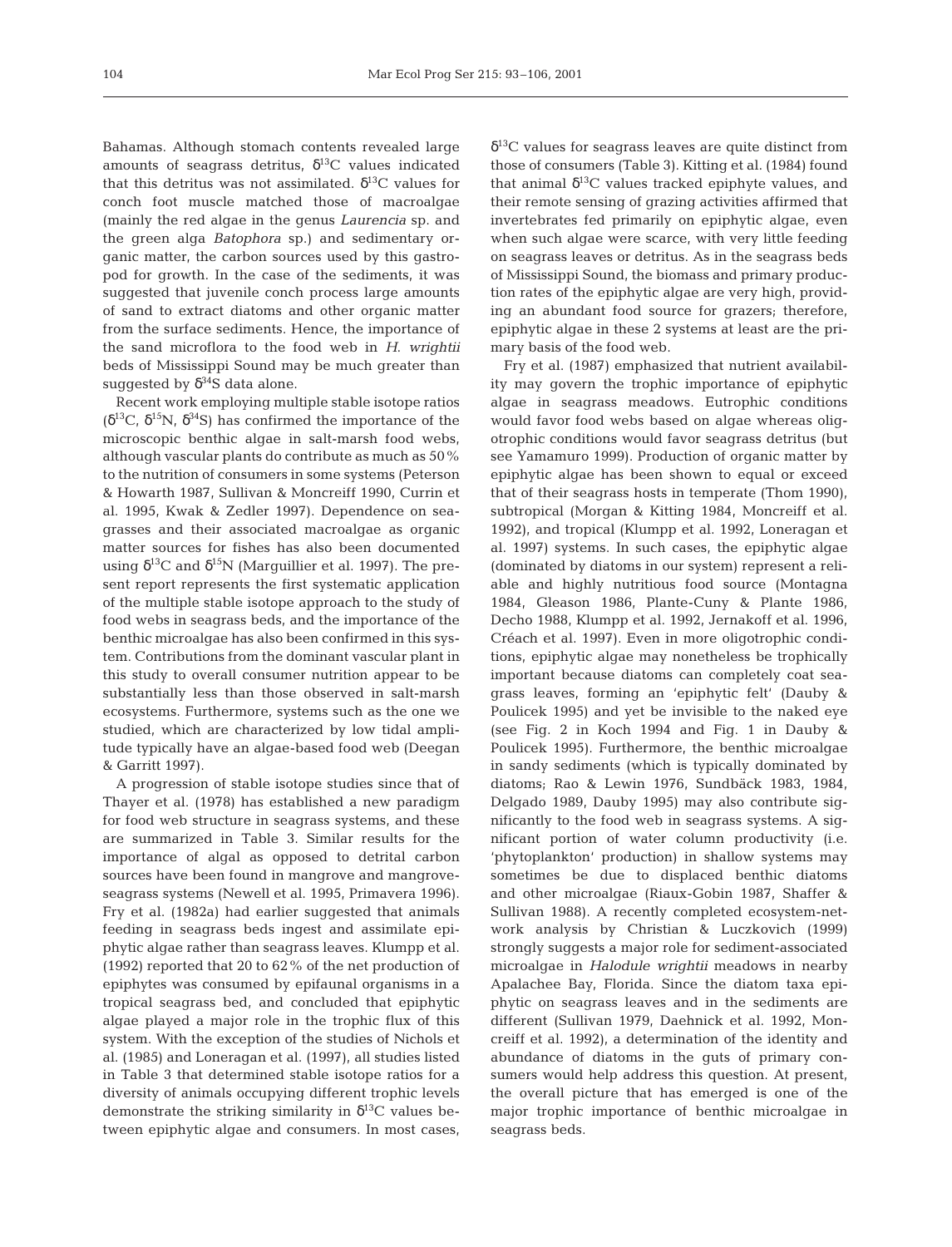*Acknowledgements.* This work is a result of research sponsored in part by the National Oceanic and Atmospheric Administration, US Department of Commerce, under Grant #NA16RG0155-02, the Mississippi-Alabama Sea Grant Consortium and Mississippi State University. The US Government and the Mississippi-Alabama Sea Grant Consortium are authorized to produce and distribute reprints notwithstanding any copyright notation that may appear hereon. The views expressed herein are those of the authors and do not necessarily reflect the views of NOAA or any of its subagencies.

#### LITERATURE CITED

- Ballantine D, Humm HJ (1975) Benthic algae of the Anclote Estuary. I. Epiphytes of seagrass leaves. FL Sci 38:150–162
- Borum J (1987) Dynamics of epiphyton on eelgrass *(Zostera marina* L.) leaves: relative roles of algal growth, herbivory and substratum turnover. Limnol Oceanogr 32: 986–992
- Boschker HTS, de Brouwer JFC, Cappenberg TE (1999) The contribution of macrophyte-derived organic matter to microbial biomass in salt-marsh sediments: stable carbon isotope analysis of microbial biomarkers. Limnol Oceanogr 44:309–319
- Bunn SE, Loneragan NR, Kempster MA (1995) Effects of acid washing on stable isotope ratios of C and N in penaeid shrimp and seagrass: implications for food-web studies using multiple stable isotopes. Limnol Oceanogr 40: 622–625
- Chanton JP, Lewis FG (1999) Plankton and dissolved inorganic carbon isotopic composition in a river-dominated estuary, Apalachicola Bay, FL. Estuaries 22:575–583
- Christian RR, Luczkovich JJ (1999) Organizing and understanding a winter's seagrass foodweb network through effective trophic levels. Ecol Model 117:99–124
- Créach V, Schricke MT, Bertru G, Mariotti A (1997) Stable isotopes and gut analyses to determine feeding relationships in saltmarsh macroconsumers. Estuar Coast Shelf Sci 44:599–611
- Currin CA, Newell SY, Paerl, HW (1995) The role of standing dead *Spartina alterniflora* and benthic microalgae in salt marsh food webs: considerations based on multiple stable isotope analysis. Mar Ecol Prog Ser 121:99–116
- Daehnick AE, Sullivan MJ, Moncreiff CA (1992) Primary production of the sand microflora in seagrass beds of Mississippi Sound. Bot Mar 35:131–139
- Dauby P (1989) The stable carbon isotope ratios in benthic food webs of the Gulf of Calvi, Corsica. Contin Shelf Res 9: 181–195
- Dauby P (1995) A  $\delta^{13}$ C study of the feeding habits in four Mediterranean *Leptomysis* species (Crustacea: Mysidacea). PSZN I: Mar Ecol 16:93–102
- Dauby P, Poulicek M (1995) Methods for removing epiphytes from seagrasses: SEM observations on treated leaves. Aquat Bot 52:217–228
- Decho AW (1988) How do harpacticoid grazing rates differ over a tidal cycle? Field verification using chlorophyll pigment analysis. Mar Ecol Prog Ser 45:263–270
- Deegan LA, Garritt RH (1997) Evidence for spatial variability in estuarine food webs. Mar Ecol Prog Ser 147:31–47
- Deegan LA, Peterson BJ, Portier R (1990) Stable isotopes and cellulase activity as evidence for detritus as a food source for juvenile Gulf menhaden. Estuaries 13:14–19
- Delgado M (1989) Abundance and distribution of microphytobenthos in the bays of Ebro Delta (Spain). Estuar Coast Shelf Sci 29:183–194
- DeNiro MJ, Epstein S (1978) Influence of diet on the distribution of carbon isotopes in animals. Geochim Cosmochim Acta 42:495–506
- Fry B (1984)  $\delta^{13}C^{12}C$  ratios and the trophic importance of algae in Florida *Syringodium filiforme* seagrass meadows. Mar Biol 79:11–19
- Fry B, Sherr EB (1984)  $\delta^{13}$ C measurements as indicators of carbon flow in marine and freshwater ecosystems. Contrib Mar Sci 27:13–47
- Fry B, Lutes R, Northam M, Parker PL, Ogden J (1982a) A  $\delta^{13}C^{12}C$  comparison of food webs in Caribbean seagrass meadows and coral reefs. Aquat Bot 14:389–398
- Fry B, Scalan RS, Winters JK, Parker PL (1982b) Sulphur uptake by salt grasses, mangroves, and seagrasses in anaerobic sediments. Geochim Cosmochim Acta 46: 1121–1124
- Fry B, Macko SA, Zieman JC (1987) Review of stable isotopic investigations of food webs in seagrass meadows. In: Durako MJ, Phillips RC, Lewis RR (eds) Proceedings of a Symposium on Subtropical-Tropical Seagrasses, Southeast United States. Florida Department of Natural Resources, Bureau of Marine Research, St. Petersburg, p 117–138 (Florida Mar Resources Publ No. 42)
- Gleason DF (1986) Utilization of salt marsh plants by postlarval brown shrimp: carbon assimilation rates and food preferences. Mar Ecol Prog Ser 31:151–158
- Gosner KL (1971) Guide to the identification of marine and estuarine invertebrates. John Wiley & Sons, New York
- Hemminga MA, Mateo MA (1996) Stable carbon isotopes in seagrasses: variability in ratios and use in ecological studies. Mar Ecol Prog Ser 140:285–298
- Hobson KA, Welch HE (1992) Determination of trophic relationships within a high Arctic marine food web using  $\delta^{13}C$ and δ15N analysis. Mar Ecol Prog Ser 84:9–18
- Humm HJ (1964) Epiphytes of the seagrass *Thalassia testudinum* in Florida. Bull Mar Sci Gulf Caribb 14:306–341
- Jernakoff P, Nielsen J (1997) The relative importance of amphipod and gastropod grazers in *Posidonia sinuosa* meadows. Aquat Bot 56:183–202
- Jernakoff P, Brearley A, Nielsen J (1996) Factors affecting grazer-epiphyte interactions in temperate seagrass meadows. Oceanogr Mar Biol Annu Rev 34:109–162
- Kitting CL (1984) Selectivity by dense populations of small invertebrates foraging among seagrass blade surfaces. Estuaries 7:276–288
- Kitting CL, Fry B, Morgan MD (1984) Detection of inconspicuous epiphytic algae supporting food webs in seagrass meadows. Oecologia (Berl) 62:145–149
- Klumpp DW, Salita-Espinosa JS, Fortes MD (1992) The role of epiphytic periphyton and macroinvertebrate grazers in the trophic flux of a tropical seagrass community. Aquat Bot 43:327–349
- Koch EW (1994) Hydrodynamics, diffusion-boundary layers and photosynthesis of the seagrasses *Thalassia testudinum* and *Cymodocea nodosa*. Mar Biol 118:767–776
- Kwak TJ, Zedler JB (1997) Food web analysis of southern California coastal wetlands using multiple stable isotopes. Oecologia (Berl) 110:262–277
- Loneragan NR, Bunn SE, Kellaway DM (1997) Are mangroves and seagrasses sources of organic carbon for penaeid prawns in a tropical Australian estuary? A multiple stable isotope study. Mar Biol 130:289–300
- Luczkovich JJ, Stellwag EJ (1993) Isolation of cellulolytic microbes from the intestinal tract of the pinfish, *Lagodon rhomboides*: size-related changes in diet and microbial abundance. Mar Biol 116:381–388
- MacGinitie GE, MacGinitie N (1949) Natural history of